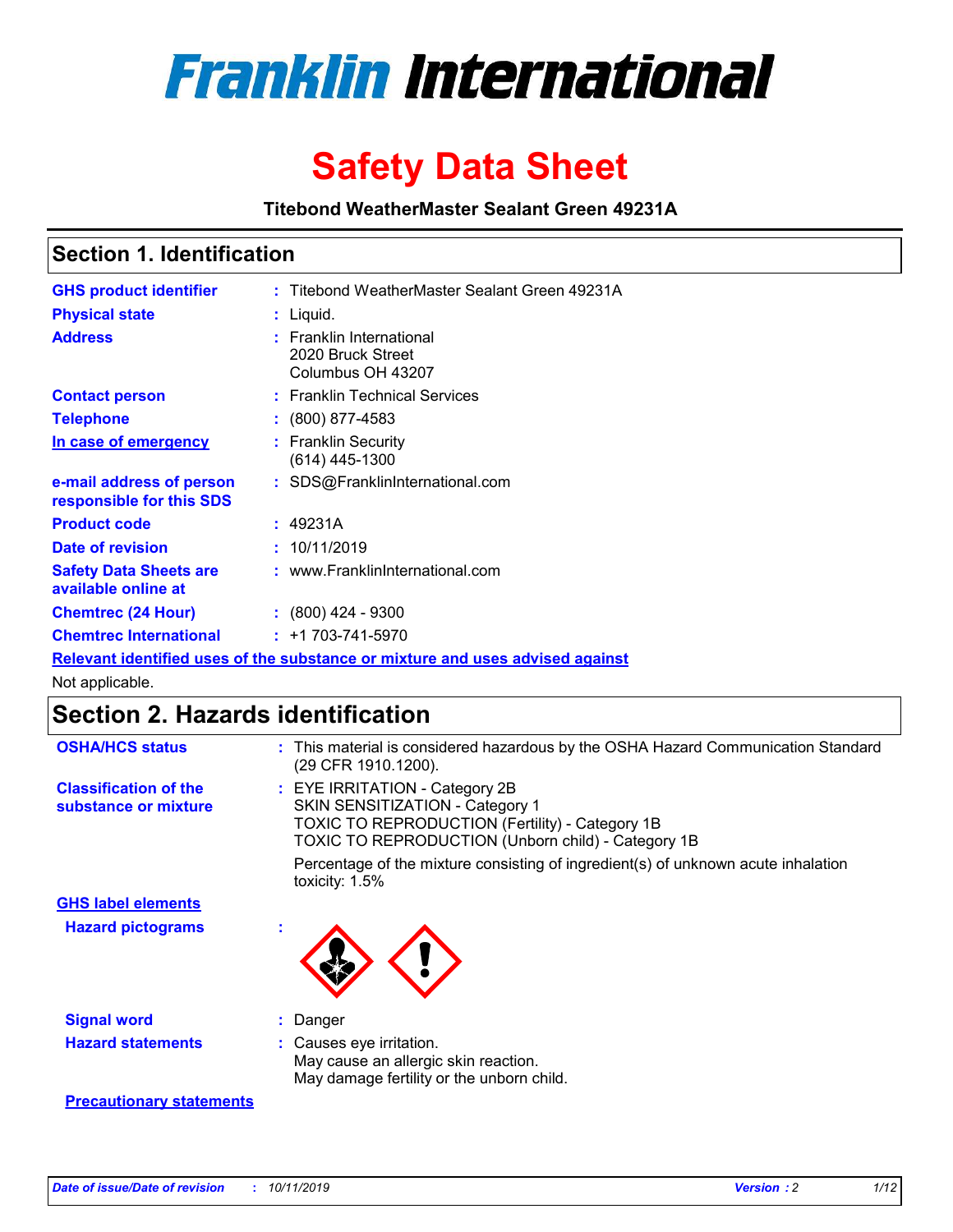### **Section 2. Hazards identification**

| <b>Prevention</b>                          | : Obtain special instructions before use. Do not handle until all safety precautions have<br>been read and understood. Wear protective gloves. Wear eye or face protection.<br>Wear protective clothing. Avoid breathing vapor. Wash hands thoroughly after handling.<br>Contaminated work clothing must not be allowed out of the workplace.                                                        |
|--------------------------------------------|------------------------------------------------------------------------------------------------------------------------------------------------------------------------------------------------------------------------------------------------------------------------------------------------------------------------------------------------------------------------------------------------------|
| <b>Response</b>                            | : IF exposed or concerned: Get medical attention. IF ON SKIN: Wash with plenty of<br>soap and water. Wash contaminated clothing before reuse. If skin irritation or rash<br>occurs: Get medical attention. IF IN EYES: Rinse cautiously with water for several<br>minutes. Remove contact lenses, if present and easy to do. Continue rinsing. If eye<br>irritation persists: Get medical attention. |
| <b>Storage</b>                             | : Store locked up.                                                                                                                                                                                                                                                                                                                                                                                   |
| <b>Disposal</b>                            | : Dispose of contents and container in accordance with all local, regional, national and<br>international regulations.                                                                                                                                                                                                                                                                               |
| <b>Hazards not otherwise</b><br>classified | : Product generates methanol during cure.                                                                                                                                                                                                                                                                                                                                                            |
|                                            |                                                                                                                                                                                                                                                                                                                                                                                                      |

### **Section 3. Composition/information on ingredients**

| <b>Substance/mixture</b><br>Mixture                  |                   |                     |
|------------------------------------------------------|-------------------|---------------------|
| <b>Ingredient name</b>                               | $\frac{9}{6}$     | <b>CAS number</b>   |
| 3-aminopropyltriethoxysilane<br>Dibutyltin dilaurate | l≤3<br>$\leq 0.3$ | 919-30-2<br>77-58-7 |

Any concentration shown as a range is to protect confidentiality or is due to batch variation.

**There are no additional ingredients present which, within the current knowledge of the supplier and in the concentrations applicable, are classified as hazardous to health or the environment and hence require reporting in this section.**

**Occupational exposure limits, if available, are listed in Section 8.**

### **Section 4. First aid measures**

| <b>Description of necessary first aid measures</b> |                                                                                                                                                                                                                                                                                                                                                                                                                                                                                                                                                                                                                                                                                                                                                                           |  |  |  |
|----------------------------------------------------|---------------------------------------------------------------------------------------------------------------------------------------------------------------------------------------------------------------------------------------------------------------------------------------------------------------------------------------------------------------------------------------------------------------------------------------------------------------------------------------------------------------------------------------------------------------------------------------------------------------------------------------------------------------------------------------------------------------------------------------------------------------------------|--|--|--|
| <b>Eye contact</b>                                 | : Immediately flush eyes with plenty of water, occasionally lifting the upper and lower<br>eyelids. Check for and remove any contact lenses. Continue to rinse for at least 10<br>minutes. If irritation persists, get medical attention.                                                                                                                                                                                                                                                                                                                                                                                                                                                                                                                                 |  |  |  |
| <b>Inhalation</b>                                  | : Remove victim to fresh air and keep at rest in a position comfortable for breathing. If<br>not breathing, if breathing is irregular or if respiratory arrest occurs, provide artificial<br>respiration or oxygen by trained personnel. It may be dangerous to the person providing<br>aid to give mouth-to-mouth resuscitation. Get medical attention. If unconscious, place<br>in recovery position and get medical attention immediately. Maintain an open airway.<br>Loosen tight clothing such as a collar, tie, belt or waistband. In case of inhalation of<br>decomposition products in a fire, symptoms may be delayed. The exposed person may<br>need to be kept under medical surveillance for 48 hours.                                                       |  |  |  |
| <b>Skin contact</b>                                | : Wash with plenty of soap and water. Remove contaminated clothing and shoes. Wash<br>contaminated clothing thoroughly with water before removing it, or wear gloves.<br>Continue to rinse for at least 10 minutes. Get medical attention. In the event of any<br>complaints or symptoms, avoid further exposure. Wash clothing before reuse. Clean<br>shoes thoroughly before reuse.                                                                                                                                                                                                                                                                                                                                                                                     |  |  |  |
| <b>Ingestion</b>                                   | : Wash out mouth with water. Remove dentures if any. Remove victim to fresh air and<br>keep at rest in a position comfortable for breathing. If material has been swallowed and<br>the exposed person is conscious, give small quantities of water to drink. Stop if the<br>exposed person feels sick as vomiting may be dangerous. Do not induce vomiting<br>unless directed to do so by medical personnel. If vomiting occurs, the head should be<br>kept low so that vomit does not enter the lungs. Get medical attention. Never give<br>anything by mouth to an unconscious person. If unconscious, place in recovery position<br>and get medical attention immediately. Maintain an open airway. Loosen tight clothing<br>such as a collar, tie, belt or waistband. |  |  |  |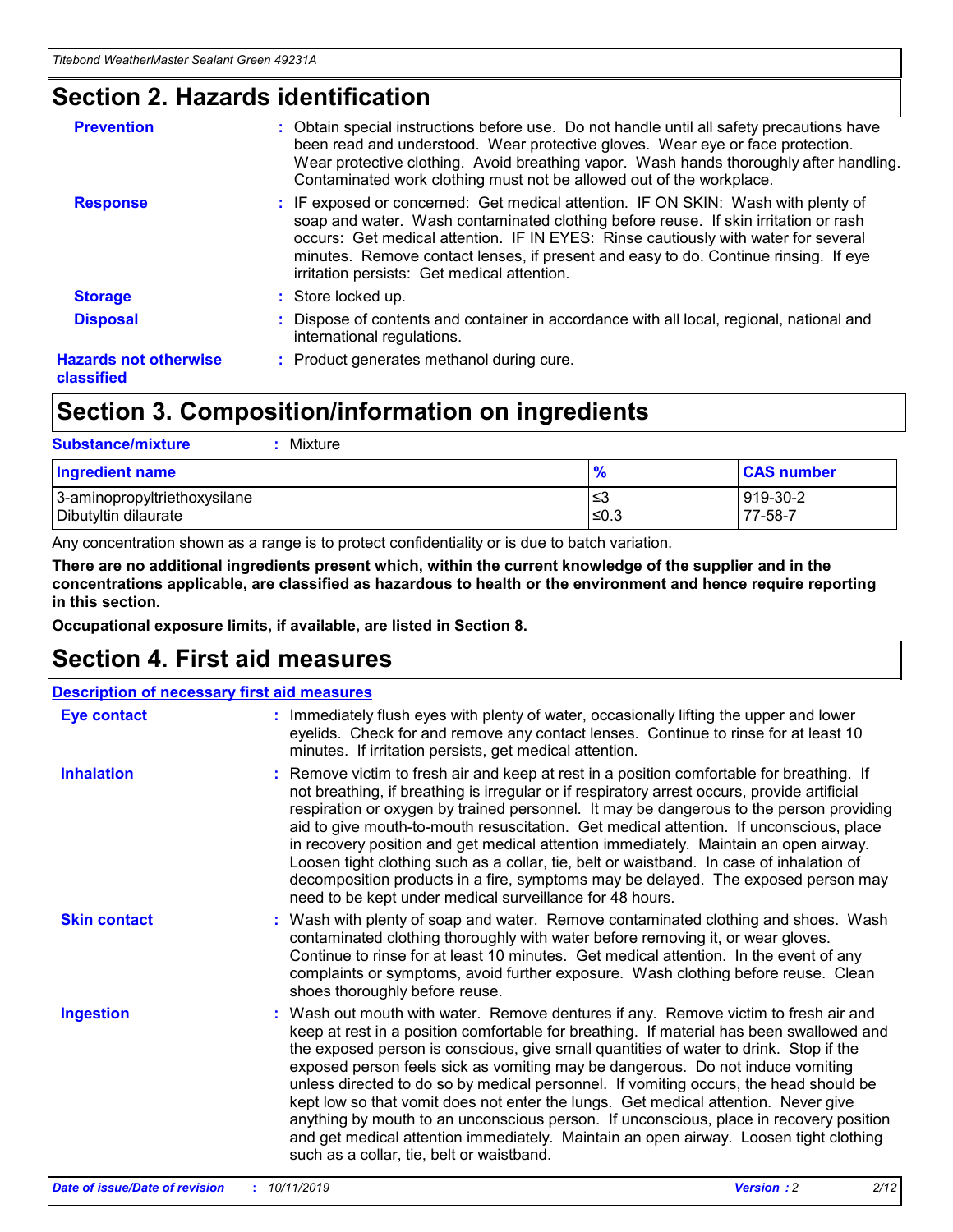## **Section 4. First aid measures**

| Most important symptoms/effects, acute and delayed |  |                                                                                                                                                                                                                                                                                                                                                                                                                 |
|----------------------------------------------------|--|-----------------------------------------------------------------------------------------------------------------------------------------------------------------------------------------------------------------------------------------------------------------------------------------------------------------------------------------------------------------------------------------------------------------|
| <b>Potential acute health effects</b>              |  |                                                                                                                                                                                                                                                                                                                                                                                                                 |
| <b>Eye contact</b>                                 |  | : May cause eye irritation.                                                                                                                                                                                                                                                                                                                                                                                     |
| <b>Inhalation</b>                                  |  | : No known significant effects or critical hazards.                                                                                                                                                                                                                                                                                                                                                             |
| <b>Skin contact</b>                                |  | : May cause skin irritation.                                                                                                                                                                                                                                                                                                                                                                                    |
| <b>Ingestion</b>                                   |  | : No known significant effects or critical hazards.                                                                                                                                                                                                                                                                                                                                                             |
| <b>Over-exposure signs/symptoms</b>                |  |                                                                                                                                                                                                                                                                                                                                                                                                                 |
| <b>Eye contact</b>                                 |  | : Adverse symptoms may include the following:<br>irritation<br>watering<br>redness                                                                                                                                                                                                                                                                                                                              |
| <b>Inhalation</b>                                  |  | : Adverse symptoms may include the following:<br>reduced fetal weight<br>increase in fetal deaths<br>skeletal malformations                                                                                                                                                                                                                                                                                     |
| <b>Skin contact</b>                                |  | : Adverse symptoms may include the following:<br>irritation<br>redness<br>reduced fetal weight<br>increase in fetal deaths<br>skeletal malformations                                                                                                                                                                                                                                                            |
| <b>Ingestion</b>                                   |  | : Adverse symptoms may include the following:<br>reduced fetal weight<br>increase in fetal deaths<br>skeletal malformations                                                                                                                                                                                                                                                                                     |
|                                                    |  | <b>Indication of immediate medical attention and special treatment needed, if necessary</b>                                                                                                                                                                                                                                                                                                                     |
| <b>Notes to physician</b>                          |  | : In case of inhalation of decomposition products in a fire, symptoms may be delayed.<br>The exposed person may need to be kept under medical surveillance for 48 hours.                                                                                                                                                                                                                                        |
| <b>Specific treatments</b>                         |  | : No specific treatment.                                                                                                                                                                                                                                                                                                                                                                                        |
| <b>Protection of first-aiders</b>                  |  | : No action shall be taken involving any personal risk or without suitable training. If it is<br>suspected that fumes are still present, the rescuer should wear an appropriate mask or<br>self-contained breathing apparatus. It may be dangerous to the person providing aid to<br>give mouth-to-mouth resuscitation. Wash contaminated clothing thoroughly with water<br>before removing it, or wear gloves. |

**See toxicological information (Section 11)**

### **Section 5. Fire-fighting measures**

| <b>Extinguishing media</b>                             |                                                                                                                                                                                                     |
|--------------------------------------------------------|-----------------------------------------------------------------------------------------------------------------------------------------------------------------------------------------------------|
| <b>Suitable extinguishing</b><br>media                 | : Use an extinguishing agent suitable for the surrounding fire.                                                                                                                                     |
| <b>Unsuitable extinguishing</b><br>media               | : None known.                                                                                                                                                                                       |
| <b>Specific hazards arising</b><br>from the chemical   | : In a fire or if heated, a pressure increase will occur and the container may burst.                                                                                                               |
| <b>Hazardous thermal</b><br>decomposition products     | : Decomposition products may include the following materials:<br>carbon dioxide<br>carbon monoxide<br>nitrogen oxides<br>metal oxide/oxides                                                         |
| <b>Special protective actions</b><br>for fire-fighters | : Promptly isolate the scene by removing all persons from the vicinity of the incident if<br>there is a fire. No action shall be taken involving any personal risk or without suitable<br>training. |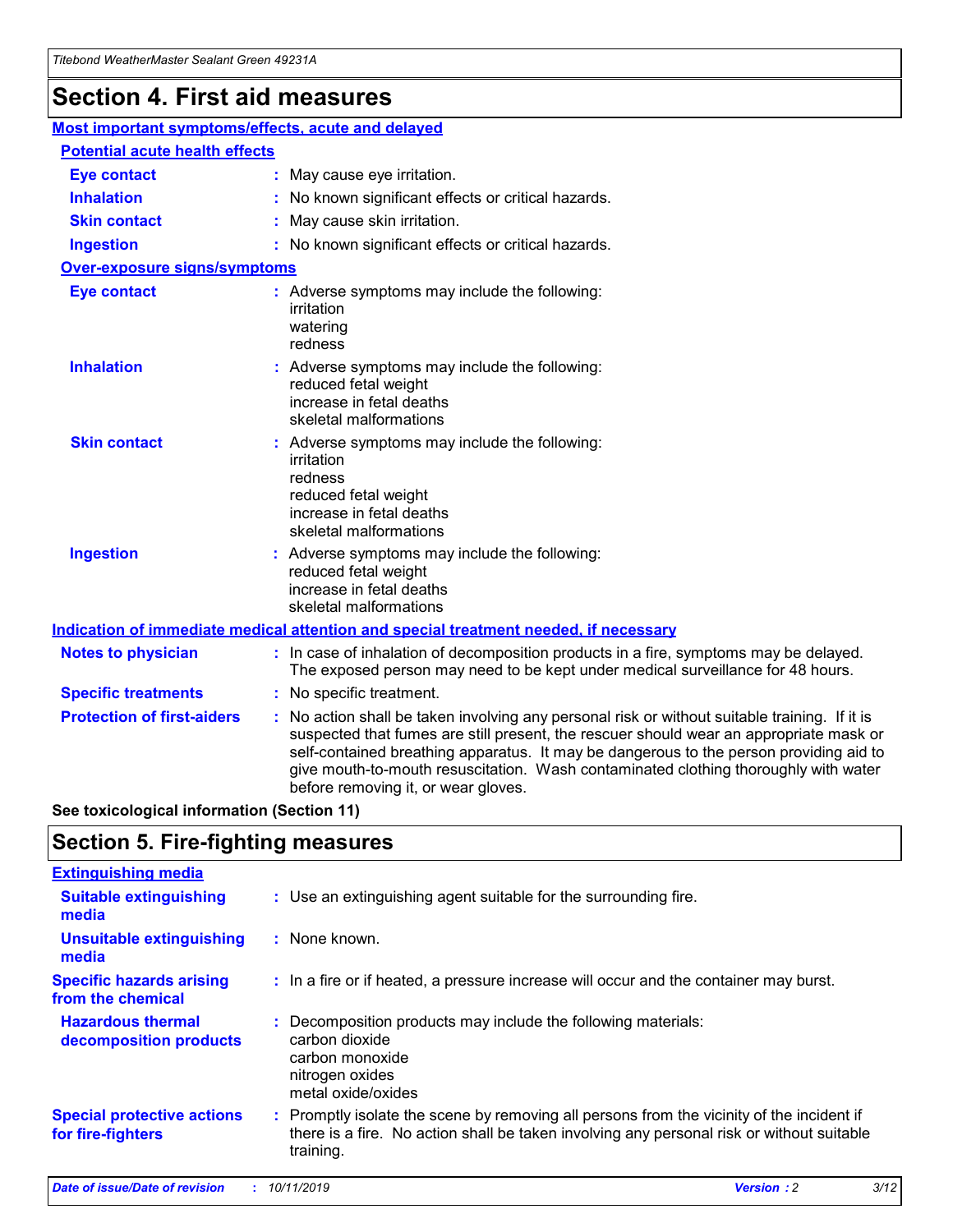### **Section 5. Fire-fighting measures**

**Special protective equipment for fire-fighters** Fire-fighters should wear appropriate protective equipment and self-contained breathing **:** apparatus (SCBA) with a full face-piece operated in positive pressure mode.

### **Section 6. Accidental release measures**

#### **Personal precautions, protective equipment and emergency procedures**

| For non-emergency<br>personnel                               | : No action shall be taken involving any personal risk or without suitable training.<br>Evacuate surrounding areas. Keep unnecessary and unprotected personnel from<br>entering. Do not touch or walk through spilled material. Avoid breathing vapor or mist.<br>Provide adequate ventilation. Wear appropriate respirator when ventilation is<br>inadequate. Put on appropriate personal protective equipment.                                                                                                                                                                                                                                                                                             |
|--------------------------------------------------------------|--------------------------------------------------------------------------------------------------------------------------------------------------------------------------------------------------------------------------------------------------------------------------------------------------------------------------------------------------------------------------------------------------------------------------------------------------------------------------------------------------------------------------------------------------------------------------------------------------------------------------------------------------------------------------------------------------------------|
|                                                              | For emergency responders : If specialized clothing is required to deal with the spillage, take note of any information in<br>Section 8 on suitable and unsuitable materials. See also the information in "For non-<br>emergency personnel".                                                                                                                                                                                                                                                                                                                                                                                                                                                                  |
| <b>Environmental precautions</b>                             | : Avoid dispersal of spilled material and runoff and contact with soil, waterways, drains<br>and sewers. Inform the relevant authorities if the product has caused environmental<br>pollution (sewers, waterways, soil or air).                                                                                                                                                                                                                                                                                                                                                                                                                                                                              |
| <b>Methods and materials for containment and cleaning up</b> |                                                                                                                                                                                                                                                                                                                                                                                                                                                                                                                                                                                                                                                                                                              |
| <b>Small spill</b>                                           | : Stop leak if without risk. Move containers from spill area. Dilute with water and mop up<br>if water-soluble. Alternatively, or if water-insoluble, absorb with an inert dry material and<br>place in an appropriate waste disposal container. Dispose of via a licensed waste<br>disposal contractor.                                                                                                                                                                                                                                                                                                                                                                                                     |
| <b>Large spill</b>                                           | : Stop leak if without risk. Move containers from spill area. Approach release from<br>upwind. Prevent entry into sewers, water courses, basements or confined areas. Wash<br>spillages into an effluent treatment plant or proceed as follows. Contain and collect<br>spillage with non-combustible, absorbent material e.g. sand, earth, vermiculite or<br>diatomaceous earth and place in container for disposal according to local regulations<br>(see Section 13). Dispose of via a licensed waste disposal contractor. Contaminated<br>absorbent material may pose the same hazard as the spilled product. Note: see<br>Section 1 for emergency contact information and Section 13 for waste disposal. |

### **Section 7. Handling and storage**

| <b>Precautions for safe handling</b>                                             |                                                                                                                                                                                                                                                                                                                                                                                                                                                                                                                                                                                                                                                                                                                                                                                                                                                  |
|----------------------------------------------------------------------------------|--------------------------------------------------------------------------------------------------------------------------------------------------------------------------------------------------------------------------------------------------------------------------------------------------------------------------------------------------------------------------------------------------------------------------------------------------------------------------------------------------------------------------------------------------------------------------------------------------------------------------------------------------------------------------------------------------------------------------------------------------------------------------------------------------------------------------------------------------|
| <b>Protective measures</b>                                                       | : Put on appropriate personal protective equipment (see Section 8). Persons with a<br>history of skin sensitization problems should not be employed in any process in which<br>this product is used. Avoid exposure - obtain special instructions before use. Avoid<br>exposure during pregnancy. Do not handle until all safety precautions have been read<br>and understood. Do not get in eyes or on skin or clothing. Do not ingest. Avoid<br>breathing vapor or mist. If during normal use the material presents a respiratory hazard,<br>use only with adequate ventilation or wear appropriate respirator. Keep in the original<br>container or an approved alternative made from a compatible material, kept tightly<br>closed when not in use. Empty containers retain product residue and can be hazardous.<br>Do not reuse container. |
| <b>Advice on general</b><br>occupational hygiene                                 | : Eating, drinking and smoking should be prohibited in areas where this material is<br>handled, stored and processed. Workers should wash hands and face before eating,<br>drinking and smoking. Remove contaminated clothing and protective equipment before<br>entering eating areas. See also Section 8 for additional information on hygiene<br>measures.                                                                                                                                                                                                                                                                                                                                                                                                                                                                                    |
| <b>Conditions for safe storage,</b><br>including any<br><b>incompatibilities</b> | : Store between the following temperatures: 0 to 120 $\degree$ C (32 to 248 $\degree$ F). Store in<br>accordance with local regulations. Store in original container protected from direct<br>sunlight in a dry, cool and well-ventilated area, away from incompatible materials (see<br>Section 10) and food and drink. Store locked up. Keep container tightly closed and<br>sealed until ready for use. Containers that have been opened must be carefully<br>resealed and kept upright to prevent leakage. Do not store in unlabeled containers.<br>Use appropriate containment to avoid environmental contamination. See Section 10 for<br>incompatible materials before handling or use.                                                                                                                                                   |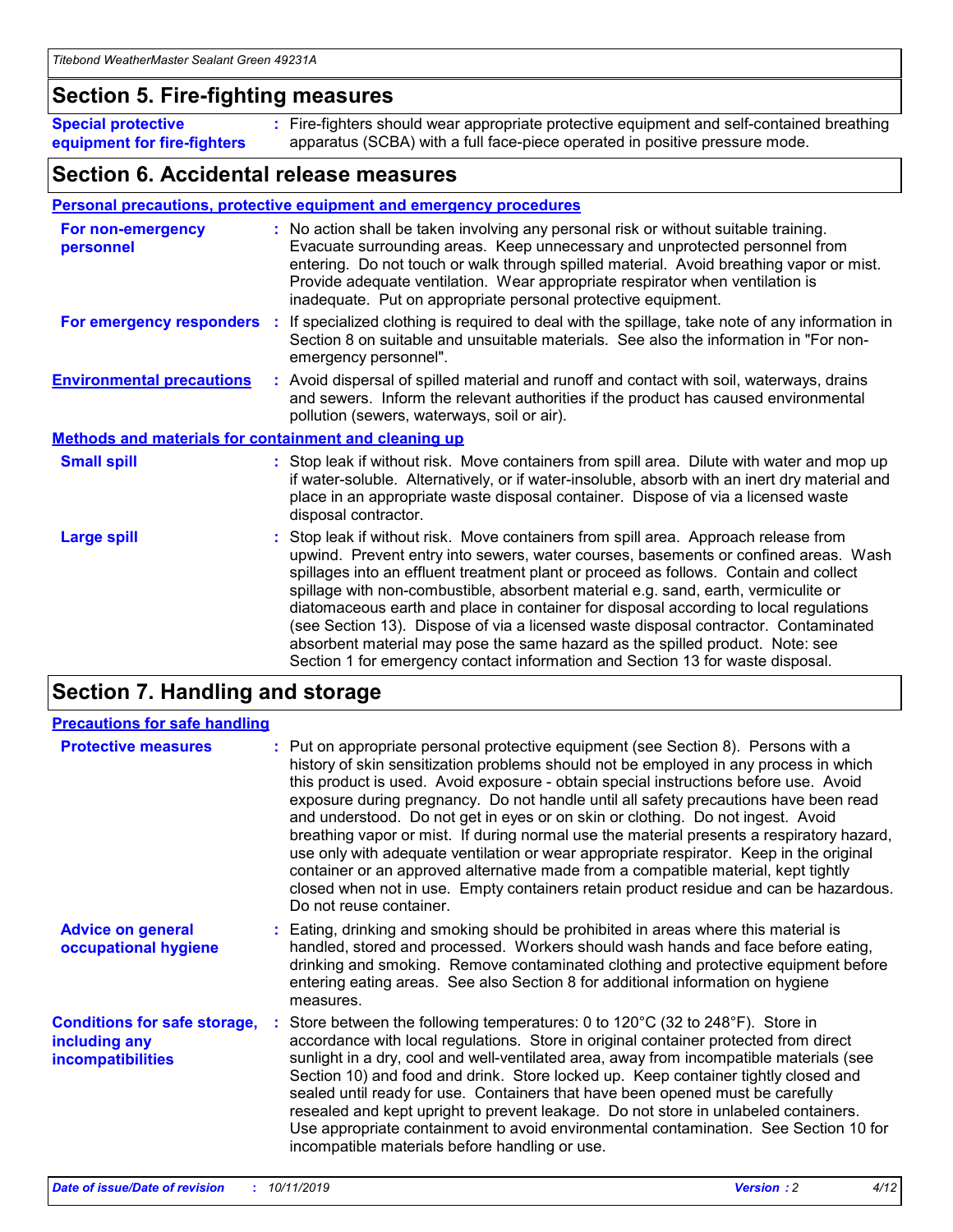## **Section 8. Exposure controls/personal protection**

#### **Control parameters**

#### **Occupational exposure limits**

| <b>Ingredient name</b>                               |    |                        | <b>Exposure limits</b>                                                                                                                                                                                                                                                                                                                                                                                                                                                                                                                                                                                                 |
|------------------------------------------------------|----|------------------------|------------------------------------------------------------------------------------------------------------------------------------------------------------------------------------------------------------------------------------------------------------------------------------------------------------------------------------------------------------------------------------------------------------------------------------------------------------------------------------------------------------------------------------------------------------------------------------------------------------------------|
| 3-aminopropyltriethoxysilane<br>Dibutyltin dilaurate |    |                        | None.<br>ACGIH TLV (United States, 3/2019). Absorbed through skin.<br>Notes: as Sn<br>TWA: $0.1 \text{ mg/m}^3$ , (as Sn) 8 hours.<br>STEL: 0.2 mg/m <sup>3</sup> , (as Sn) 15 minutes.<br>NIOSH REL (United States, 10/2016). Absorbed through skin.<br>Notes: as Sn<br>TWA: 0.1 mg/m <sup>3</sup> , (as Sn) 10 hours.<br>OSHA PEL (United States, 5/2018). Notes: as Sn<br>TWA: 0.1 mg/m <sup>3</sup> , (as Sn) 8 hours.<br>OSHA PEL 1989 (United States, 3/1989). Absorbed through skin.<br>Notes: measured as Sn<br>TWA: 0.1 mg/m <sup>3</sup> , (measured as Sn) 8 hours. Form: Organic                           |
| <b>Appropriate engineering</b><br>controls           |    |                        | : If user operations generate dust, fumes, gas, vapor or mist, use process enclosures,<br>local exhaust ventilation or other engineering controls to keep worker exposure to<br>airborne contaminants below any recommended or statutory limits.                                                                                                                                                                                                                                                                                                                                                                       |
| <b>Environmental exposure</b><br>controls            |    |                        | Emissions from ventilation or work process equipment should be checked to ensure<br>they comply with the requirements of environmental protection legislation. In some<br>cases, fume scrubbers, filters or engineering modifications to the process equipment<br>will be necessary to reduce emissions to acceptable levels.                                                                                                                                                                                                                                                                                          |
| <b>Individual protection measures</b>                |    |                        |                                                                                                                                                                                                                                                                                                                                                                                                                                                                                                                                                                                                                        |
| <b>Hygiene measures</b>                              |    |                        | : Wash hands, forearms and face thoroughly after handling chemical products, before<br>eating, smoking and using the lavatory and at the end of the working period.<br>Appropriate techniques should be used to remove potentially contaminated clothing.<br>Contaminated work clothing should not be allowed out of the workplace. Wash<br>contaminated clothing before reusing. Ensure that eyewash stations and safety<br>showers are close to the workstation location.                                                                                                                                            |
| <b>Eye/face protection</b>                           |    |                        | Safety eyewear complying with an approved standard should be used when a risk<br>assessment indicates this is necessary to avoid exposure to liquid splashes, mists,<br>gases or dusts. If contact is possible, the following protection should be worn, unless<br>the assessment indicates a higher degree of protection: chemical splash goggles.                                                                                                                                                                                                                                                                    |
| <b>Skin protection</b>                               |    |                        |                                                                                                                                                                                                                                                                                                                                                                                                                                                                                                                                                                                                                        |
| <b>Hand protection</b>                               |    |                        | : Chemical-resistant, impervious gloves complying with an approved standard should be<br>worn at all times when handling chemical products if a risk assessment indicates this is<br>necessary. Considering the parameters specified by the glove manufacturer, check<br>during use that the gloves are still retaining their protective properties. It should be<br>noted that the time to breakthrough for any glove material may be different for different<br>glove manufacturers. In the case of mixtures, consisting of several substances, the<br>protection time of the gloves cannot be accurately estimated. |
| <b>Body protection</b>                               |    | handling this product. | Personal protective equipment for the body should be selected based on the task being<br>performed and the risks involved and should be approved by a specialist before                                                                                                                                                                                                                                                                                                                                                                                                                                                |
| <b>Other skin protection</b>                         |    |                        | : Appropriate footwear and any additional skin protection measures should be selected<br>based on the task being performed and the risks involved and should be approved by a<br>specialist before handling this product.                                                                                                                                                                                                                                                                                                                                                                                              |
| <b>Respiratory protection</b>                        | ÷. | aspects of use.        | Based on the hazard and potential for exposure, select a respirator that meets the<br>appropriate standard or certification. Respirators must be used according to a<br>respiratory protection program to ensure proper fitting, training, and other important                                                                                                                                                                                                                                                                                                                                                         |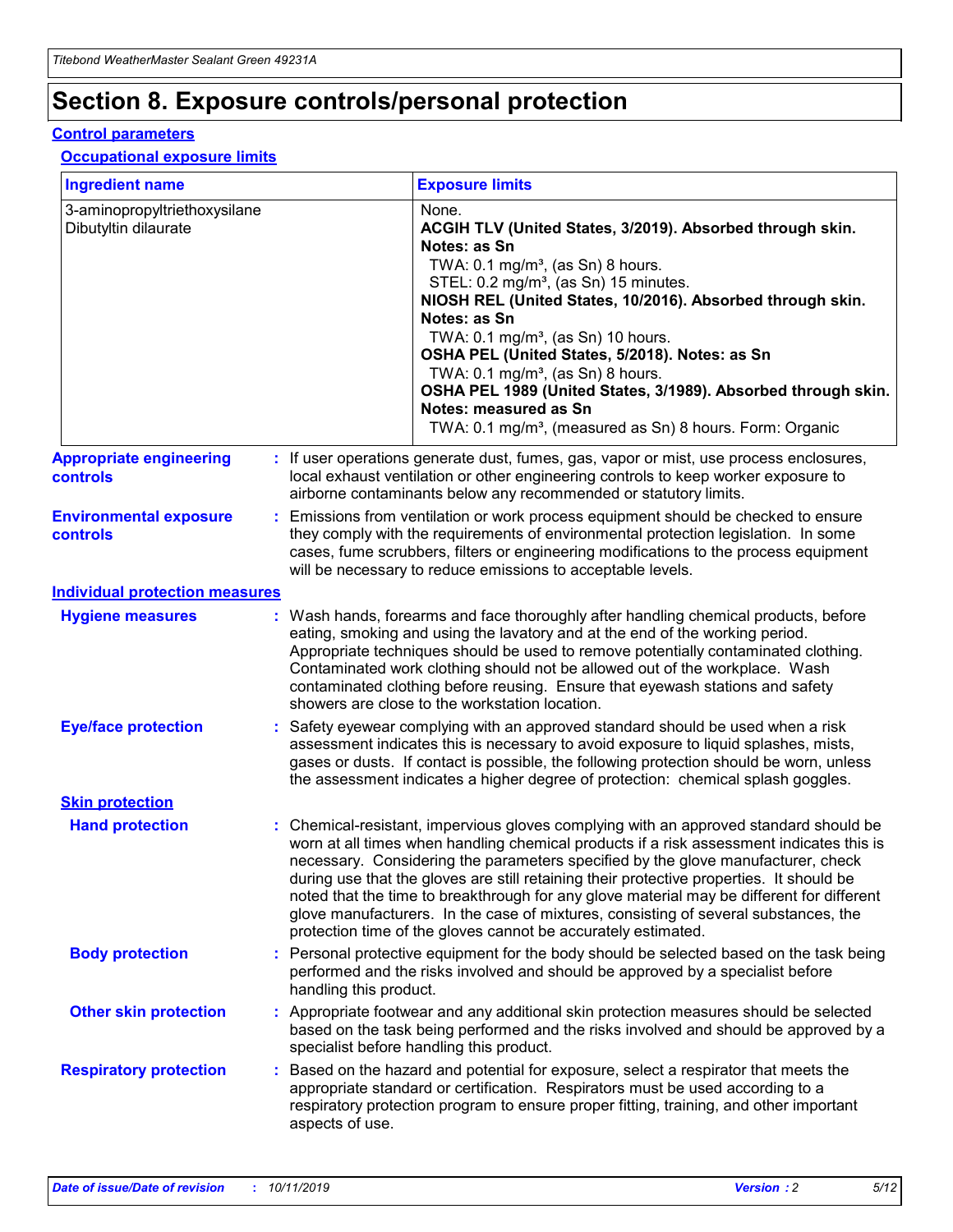### **Section 9. Physical and chemical properties**

#### **Appearance**

| <b>Physical state</b>                             | : Liquid. [Paste.]                                              |
|---------------------------------------------------|-----------------------------------------------------------------|
| Color                                             | Green.                                                          |
| Odor                                              | : None [Slight]                                                 |
| <b>Odor threshold</b>                             | : Not available.                                                |
| рH                                                | : Not applicable.                                               |
| <b>Melting point</b>                              | : Not available.                                                |
| <b>Boiling point</b>                              | : >100°C (>212°F)                                               |
| <b>Flash point</b>                                | : Closed cup: $>200^{\circ}$ C ( $>392^{\circ}$ F) [Setaflash.] |
| <b>Evaporation rate</b>                           | $:$ <1 (butyl acetate = 1)                                      |
| <b>Flammability (solid, gas)</b>                  | : Not available.                                                |
| Lower and upper explosive<br>(flammable) limits   | : Not available.                                                |
| <b>VOC (less water, less</b><br>exempt solvents)  | : 0 g/l                                                         |
| <b>Volatility</b>                                 | $: 0\%$ (w/w)                                                   |
| <b>Vapor density</b>                              | : Not available.                                                |
| <b>Relative density</b>                           | : 1.4329                                                        |
| <b>Solubility</b>                                 | Insoluble in the following materials: cold water and hot water. |
| <b>Solubility in water</b>                        | : Not available.                                                |
| <b>Partition coefficient: n-</b><br>octanol/water | $:$ Not available.                                              |
| <b>Auto-ignition temperature</b>                  | : Not available.                                                |
| <b>Decomposition temperature</b>                  | : Not available.                                                |
|                                                   |                                                                 |

### **Section 10. Stability and reactivity**

| <b>Reactivity</b>                            |    | : No specific test data related to reactivity available for this product or its ingredients.            |
|----------------------------------------------|----|---------------------------------------------------------------------------------------------------------|
| <b>Chemical stability</b>                    |    | : The product is stable.                                                                                |
| <b>Possibility of hazardous</b><br>reactions |    | : Under normal conditions of storage and use, hazardous reactions will not occur.                       |
| <b>Conditions to avoid</b>                   |    | : No specific data.                                                                                     |
| <b>Incompatible materials</b>                | ٠. | No specific data.                                                                                       |
| <b>Hazardous decomposition</b><br>products   | ÷. | Under normal conditions of storage and use, hazardous decomposition products should<br>not be produced. |

### **Section 11. Toxicological information**

### **Information on toxicological effects**

#### **Acute toxicity**

| <b>Product/ingredient name</b> | <b>Result</b>           | <b>Species</b> | <b>Dose</b>                | <b>Exposure</b> |
|--------------------------------|-------------------------|----------------|----------------------------|-----------------|
| 3-aminopropyltriethoxysilane   | <b>ILD50 Dermal</b>     | Rabbit         | 4.29 g/kg                  |                 |
| Dibutyltin dilaurate           | ILD50 Oral<br>LD50 Oral | Rat<br>Rat     | $1.57$ g/kg<br>175 $mg/kg$ |                 |
|                                |                         |                |                            |                 |

**Irritation/Corrosion**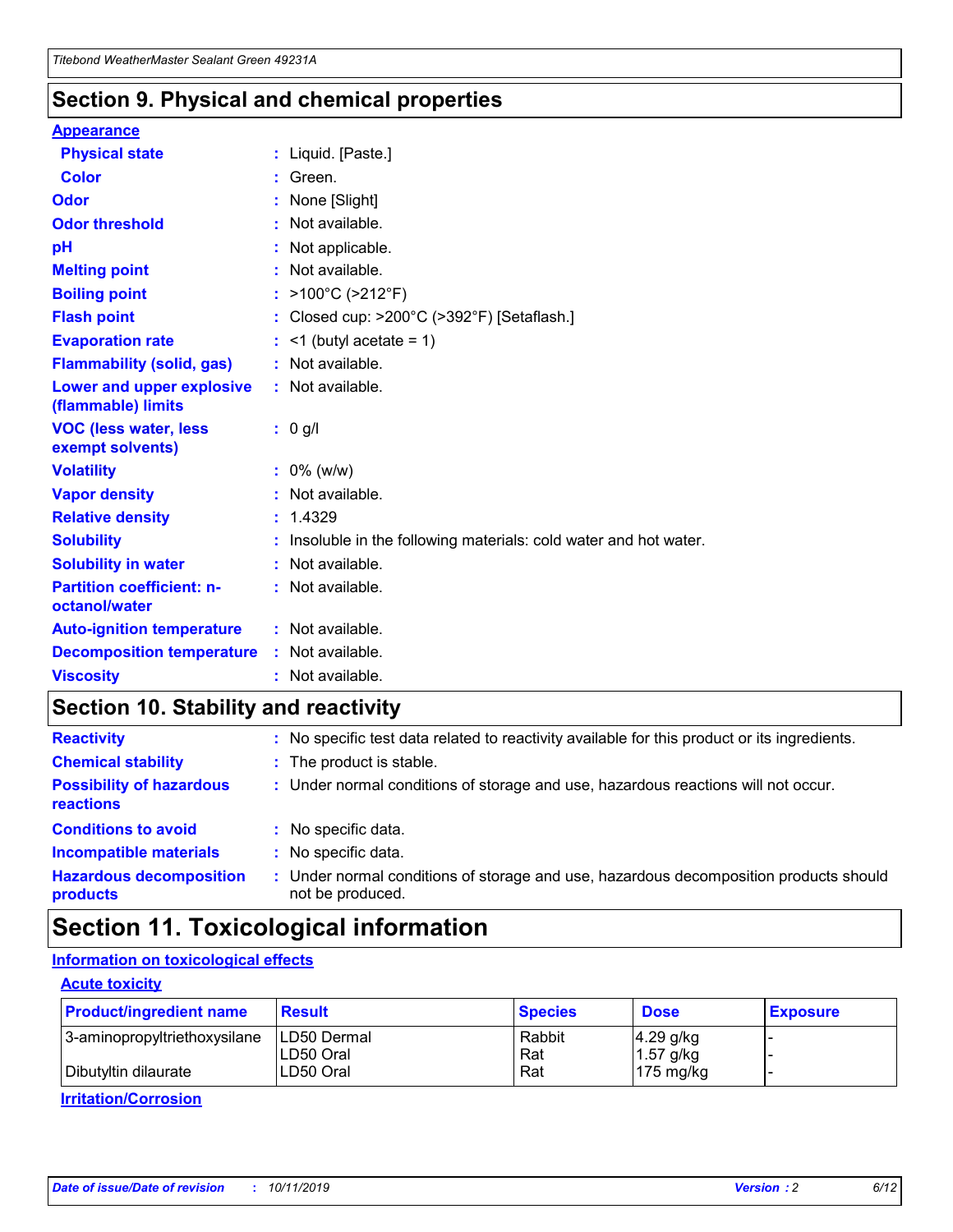## **Section 11. Toxicological information**

| <b>Product/ingredient name</b> | <b>Result</b>            | <b>Species</b> | <b>Score</b> | <b>Exposure</b>           | <b>Observation</b> |
|--------------------------------|--------------------------|----------------|--------------|---------------------------|--------------------|
| 3-aminopropyltriethoxysilane   | Eyes - Mild irritant     | Rabbit         |              | $100$ mg                  |                    |
|                                | Eyes - Severe irritant   | Rabbit         |              | 24 hours 750              |                    |
|                                |                          |                |              | ug                        |                    |
|                                | Skin - Severe irritant   | Rabbit         |              | 24 hours 5                | -                  |
| Dibutyltin dilaurate           | Eyes - Moderate irritant | Rabbit         |              | mq<br><b>24 hours 100</b> |                    |
|                                |                          |                |              | mg                        |                    |
|                                | Skin - Severe irritant   | Rabbit         |              | 500 mg                    |                    |

#### **Sensitization**

Not available.

#### **Mutagenicity**

Not available.

#### **Carcinogenicity**

Not available.

#### **Reproductive toxicity**

Not available.

#### **Teratogenicity**

Not available.

#### **Specific target organ toxicity (single exposure)**

Not available.

#### **Specific target organ toxicity (repeated exposure)**

| <b>Name</b>                                                                         |                                                                            | <b>Category</b>                                     | <b>Route of</b><br>exposure | <b>Target organs</b> |
|-------------------------------------------------------------------------------------|----------------------------------------------------------------------------|-----------------------------------------------------|-----------------------------|----------------------|
| Dibutyltin dilaurate                                                                |                                                                            | Category 1                                          |                             | respiratory system   |
| <b>Aspiration hazard</b><br>Not available.                                          |                                                                            |                                                     |                             |                      |
| <b>Information on the likely</b><br>routes of exposure                              | : Not available.                                                           |                                                     |                             |                      |
| <b>Potential acute health effects</b>                                               |                                                                            |                                                     |                             |                      |
| <b>Eye contact</b>                                                                  | : May cause eye irritation.                                                |                                                     |                             |                      |
| <b>Inhalation</b>                                                                   |                                                                            | : No known significant effects or critical hazards. |                             |                      |
| <b>Skin contact</b>                                                                 | : May cause skin irritation.                                               |                                                     |                             |                      |
| <b>Ingestion</b>                                                                    |                                                                            | : No known significant effects or critical hazards. |                             |                      |
| <b>Symptoms related to the physical, chemical and toxicological characteristics</b> |                                                                            |                                                     |                             |                      |
| <b>Eye contact</b>                                                                  | irritation<br>watering<br>redness                                          | : Adverse symptoms may include the following:       |                             |                      |
| <b>Inhalation</b>                                                                   | reduced fetal weight<br>increase in fetal deaths<br>skeletal malformations | : Adverse symptoms may include the following:       |                             |                      |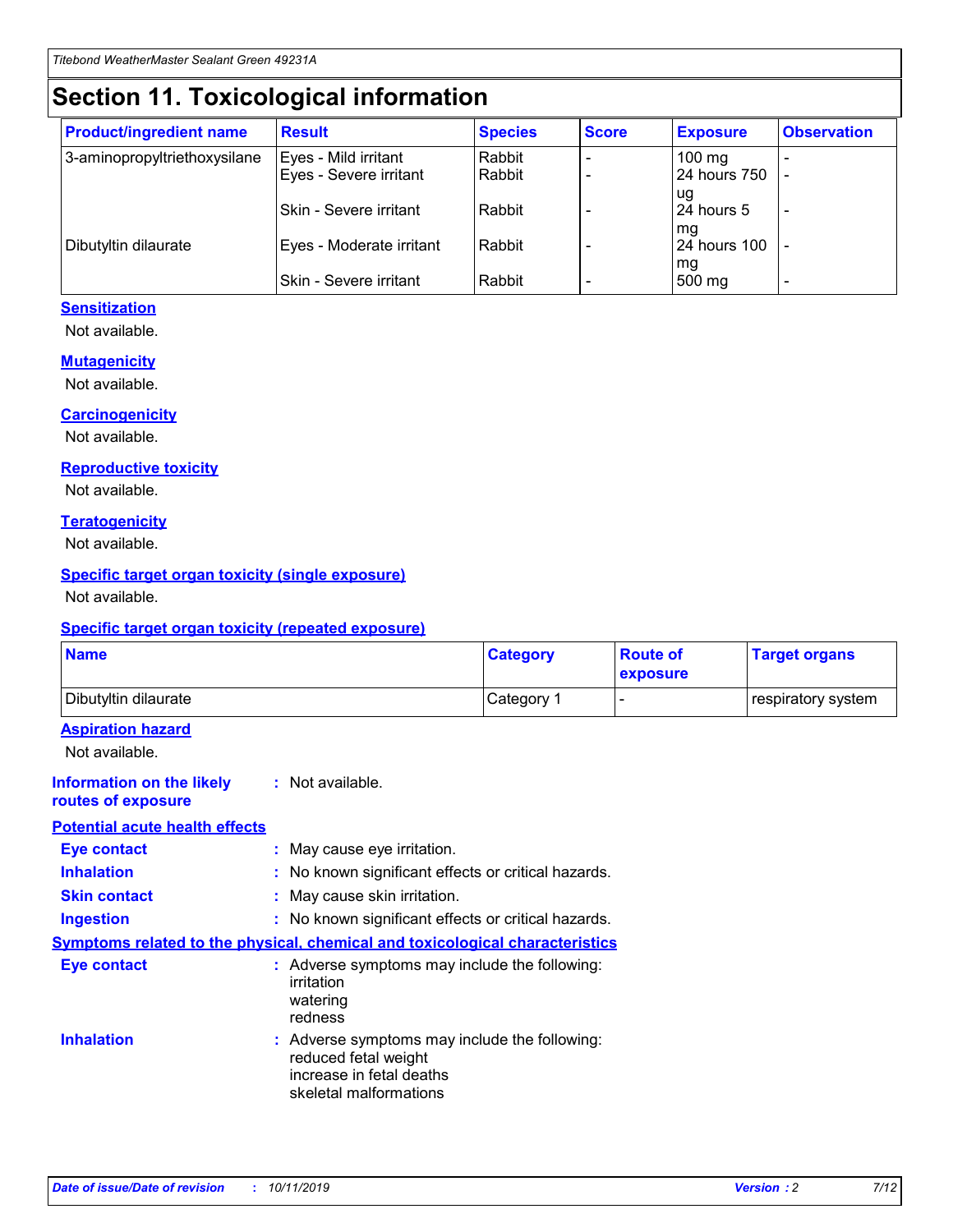## **Section 11. Toxicological information**

| <b>Skin contact</b>                     | : Adverse symptoms may include the following:<br>irritation<br>redness<br>reduced fetal weight<br>increase in fetal deaths<br>skeletal malformations |
|-----------------------------------------|------------------------------------------------------------------------------------------------------------------------------------------------------|
| <b>Ingestion</b>                        | : Adverse symptoms may include the following:<br>reduced fetal weight<br>increase in fetal deaths<br>skeletal malformations                          |
|                                         | Delayed and immediate effects and also chronic effects from short and long term exposure                                                             |
| <b>Short term exposure</b>              |                                                                                                                                                      |
| <b>Potential immediate</b><br>effects   | : Not available.                                                                                                                                     |
| <b>Potential delayed effects</b>        | : Not available.                                                                                                                                     |
| <b>Long term exposure</b>               |                                                                                                                                                      |
| <b>Potential immediate</b><br>effects   | : Not available.                                                                                                                                     |
| <b>Potential delayed effects</b>        | : Not available.                                                                                                                                     |
| <b>Potential chronic health effects</b> |                                                                                                                                                      |
| Not available.                          |                                                                                                                                                      |
| <b>General</b>                          | : Once sensitized, a severe allergic reaction may occur when subsequently exposed to<br>very low levels.                                             |
| <b>Carcinogenicity</b>                  | : No known significant effects or critical hazards.                                                                                                  |
| <b>Mutagenicity</b>                     | No known significant effects or critical hazards.                                                                                                    |
| <b>Teratogenicity</b>                   | May damage the unborn child.                                                                                                                         |
| <b>Developmental effects</b>            | No known significant effects or critical hazards.                                                                                                    |
| <b>Fertility effects</b>                | : May damage fertility.                                                                                                                              |
| <b>Numerical measures of toxicity</b>   |                                                                                                                                                      |
| <b>Acute toxicity estimates</b>         |                                                                                                                                                      |
|                                         |                                                                                                                                                      |

Not available.

## **Section 12. Ecological information**

#### **Toxicity**

| <b>Product/ingredient name</b> | <b>Result</b>                     | <b>Species</b>                       | <b>Exposure</b> |
|--------------------------------|-----------------------------------|--------------------------------------|-----------------|
| Dibutyltin dilaurate           | Chronic EC10 > 2 mg/l Fresh water | Algae - Scenedesmus<br>I subspicatus | l 96 hours      |

### **Persistence and degradability**

| <b>Product/ingredient name</b> | <b>Test</b>                                                                    | <b>Result</b>  |                   | <b>Dose</b> | <b>Inoculum</b>         |
|--------------------------------|--------------------------------------------------------------------------------|----------------|-------------------|-------------|-------------------------|
| Dibutyltin dilaurate           | OECD 301F<br>Ready<br>Biodegradability -<br>Manometric<br>Respirometry<br>Test | 23 % - 28 days |                   |             |                         |
| <b>Product/ingredient name</b> | <b>Aquatic half-life</b>                                                       |                | <b>Photolysis</b> |             | <b>Biodegradability</b> |
| Dibutyltin dilaurate           |                                                                                |                |                   |             | Inherent                |

### **Bioaccumulative potential**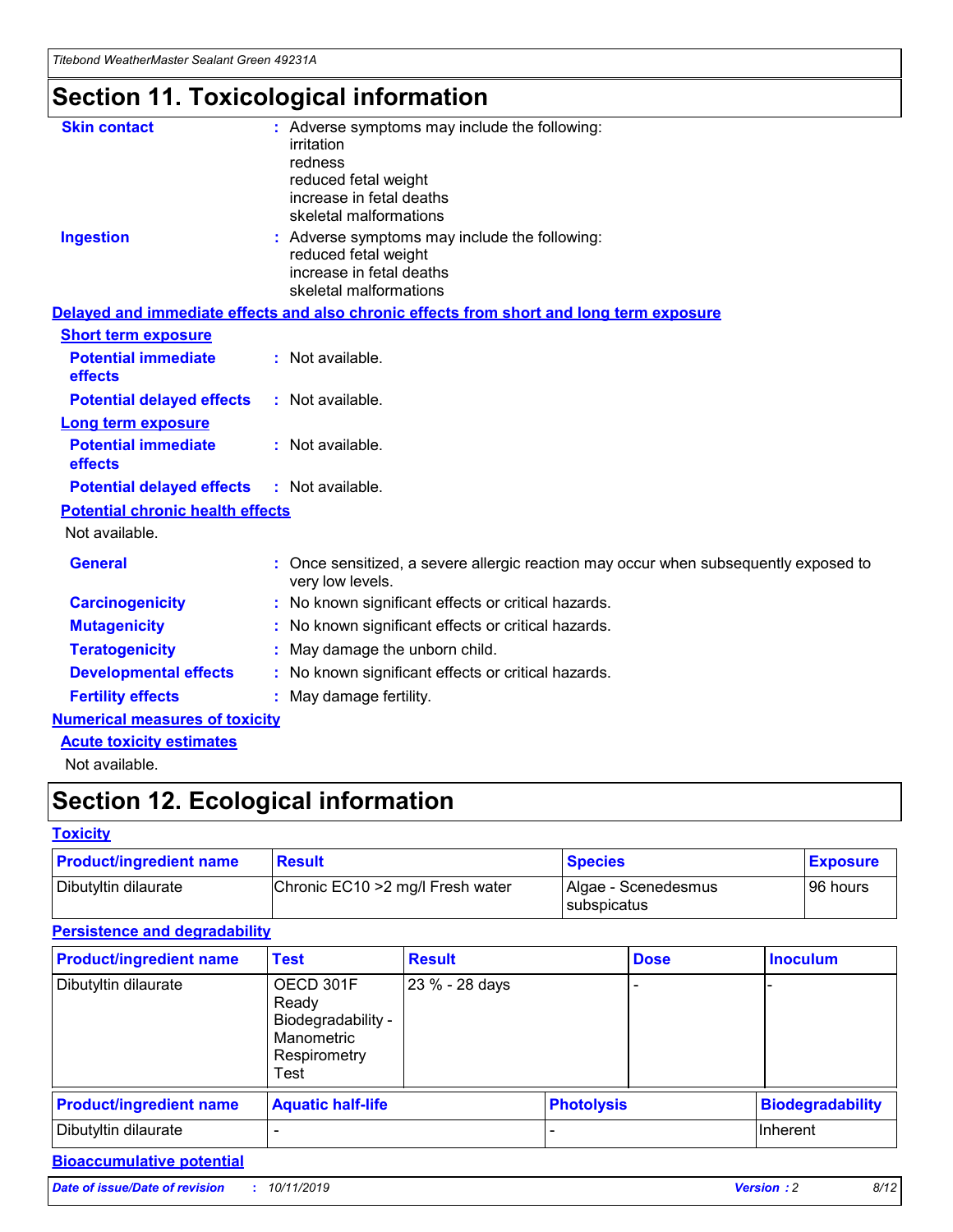## **Section 12. Ecological information**

| <b>Product/ingredient name</b>                       | ∣LoqP <sub>ow</sub> | <b>BCF</b>  | <b>Potential</b> |
|------------------------------------------------------|---------------------|-------------|------------------|
| 3-aminopropyltriethoxysilane<br>Dibutyltin dilaurate | 4.44                | 3.4<br>2.91 | low<br>low       |

#### **Mobility in soil**

| <i></i>                                                       |                                                     |
|---------------------------------------------------------------|-----------------------------------------------------|
| <b>Soil/water partition</b><br>coefficient (K <sub>oc</sub> ) | : Not available.                                    |
| <b>Other adverse effects</b>                                  | : No known significant effects or critical hazards. |

### **Section 13. Disposal considerations**

|  | <b>Disposal methods</b> |  |
|--|-------------------------|--|

**Disposal methods** : The generation of waste should be avoided or minimized wherever possible. Disposal of this product, solutions and any by-products should at all times comply with the requirements of environmental protection and waste disposal legislation and any regional local authority requirements. Dispose of surplus and non-recyclable products via a licensed waste disposal contractor. Waste should not be disposed of untreated to the sewer unless fully compliant with the requirements of all authorities with jurisdiction. Waste packaging should be recycled. Incineration or landfill should only be considered when recycling is not feasible. This material and its container must be disposed of in a safe way. Care should be taken when handling emptied containers that have not been cleaned or rinsed out. Empty containers or liners may retain some product residues. Avoid dispersal of spilled material and runoff and contact with soil, waterways, drains and sewers.

## **Section 14. Transport information**

|                                      | <b>DOT</b><br><b>Classification</b> | <b>TDG</b><br><b>Classification</b> | <b>Mexico</b><br><b>Classification</b> | <b>ADR/RID</b>           | <b>IMDG</b>              | <b>IATA</b>              |
|--------------------------------------|-------------------------------------|-------------------------------------|----------------------------------------|--------------------------|--------------------------|--------------------------|
| <b>UN number</b>                     | Not regulated.                      | Not regulated.                      | Not regulated.                         | Not regulated.           | Not regulated.           | Not regulated.           |
| <b>UN proper</b><br>shipping name    | $\qquad \qquad$                     |                                     |                                        |                          |                          |                          |
| <b>Transport</b><br>hazard class(es) | $\blacksquare$                      | $\blacksquare$                      | $\blacksquare$                         | $\overline{\phantom{a}}$ | $\blacksquare$           | $\blacksquare$           |
| <b>Packing group</b>                 | $\overline{\phantom{a}}$            | $\overline{\phantom{0}}$            | $\overline{\phantom{0}}$               | -                        | $\overline{\phantom{0}}$ | $\overline{\phantom{a}}$ |
| <b>Environmental</b><br>hazards      | No.                                 | No.                                 | No.                                    | No.                      | No.                      | No.                      |

## **Section 15. Regulatory information**

#### **U.S. Federal regulations**

#### **SARA 302/304**

#### **Composition/information on ingredients**

No products were found.

**SARA 304 RQ :** Not applicable.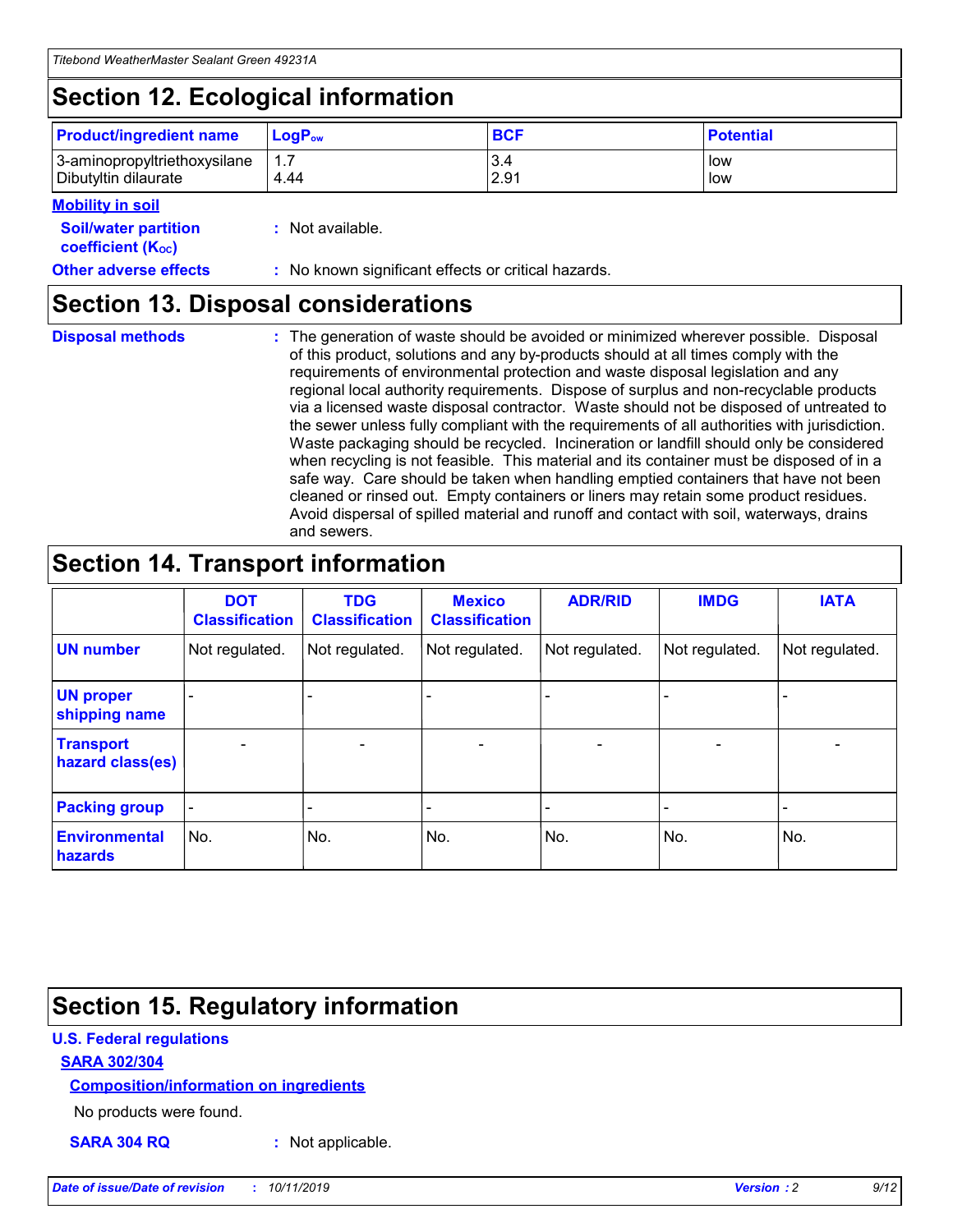### **Section 15. Regulatory information**

#### **SARA 311/312**

**Classification :** EYE IRRITATION - Category 2B SKIN SENSITIZATION - Category 1 TOXIC TO REPRODUCTION (Fertility) - Category 1B TOXIC TO REPRODUCTION (Unborn child) - Category 1B

#### **Composition/information on ingredients**

| <b>Name</b>                  | $\frac{9}{6}$ | <b>Classification</b>                                                                                            |
|------------------------------|---------------|------------------------------------------------------------------------------------------------------------------|
| 3-aminopropyltriethoxysilane | $\leq$ 3      | <b>FLAMMABLE LIQUIDS - Category 4</b><br><b>ACUTE TOXICITY (oral) - Category 4</b>                               |
|                              |               | SKIN IRRITATION - Category 2<br>EYE IRRITATION - Category 2A                                                     |
| Dibutyltin dilaurate         | ≤0.3          | ACUTE TOXICITY (oral) - Category 3<br>SKIN CORROSION - Category 1C                                               |
|                              |               | SERIOUS EYE DAMAGE - Category 1<br>SKIN SENSITIZATION - Category 1<br><b>GERM CELL MUTAGENICITY - Category 2</b> |
|                              |               | TOXIC TO REPRODUCTION (Fertility) - Category 1B<br>TOXIC TO REPRODUCTION (Unborn child) - Category 1B            |
|                              |               | SPECIFIC TARGET ORGAN TOXICITY (REPEATED<br>EXPOSURE) (respiratory system) - Category 1                          |

#### **State regulations**

| <b>Massachusetts</b> | : None of the components are listed. |
|----------------------|--------------------------------------|
| <b>New York</b>      | : None of the components are listed. |
| <b>New Jersey</b>    | : None of the components are listed. |
| <b>Pennsylvania</b>  | : None of the components are listed. |

#### **California Prop. 65**

**A** WARNING: This product can expose you to methanol, which is known to the State of California to cause birth defects or other reproductive harm. For more information go to www.P65Warnings.ca.gov.

| <b>Ingredient name</b> | No significant risk Maximum<br>level | acceptable dosage<br>level |
|------------------------|--------------------------------------|----------------------------|
| methanol               |                                      | Yes.                       |

#### **International regulations**

**Chemical Weapon Convention List Schedules I, II & III Chemicals** Not listed.

#### **Montreal Protocol**

Not listed.

**Stockholm Convention on Persistent Organic Pollutants**

Not listed.

### **UNECE Aarhus Protocol on POPs and Heavy Metals**

Not listed.

#### **Inventory list**

### **China :** All components are listed or exempted.

**United States TSCA 8(b) inventory :** All components are active or exempted.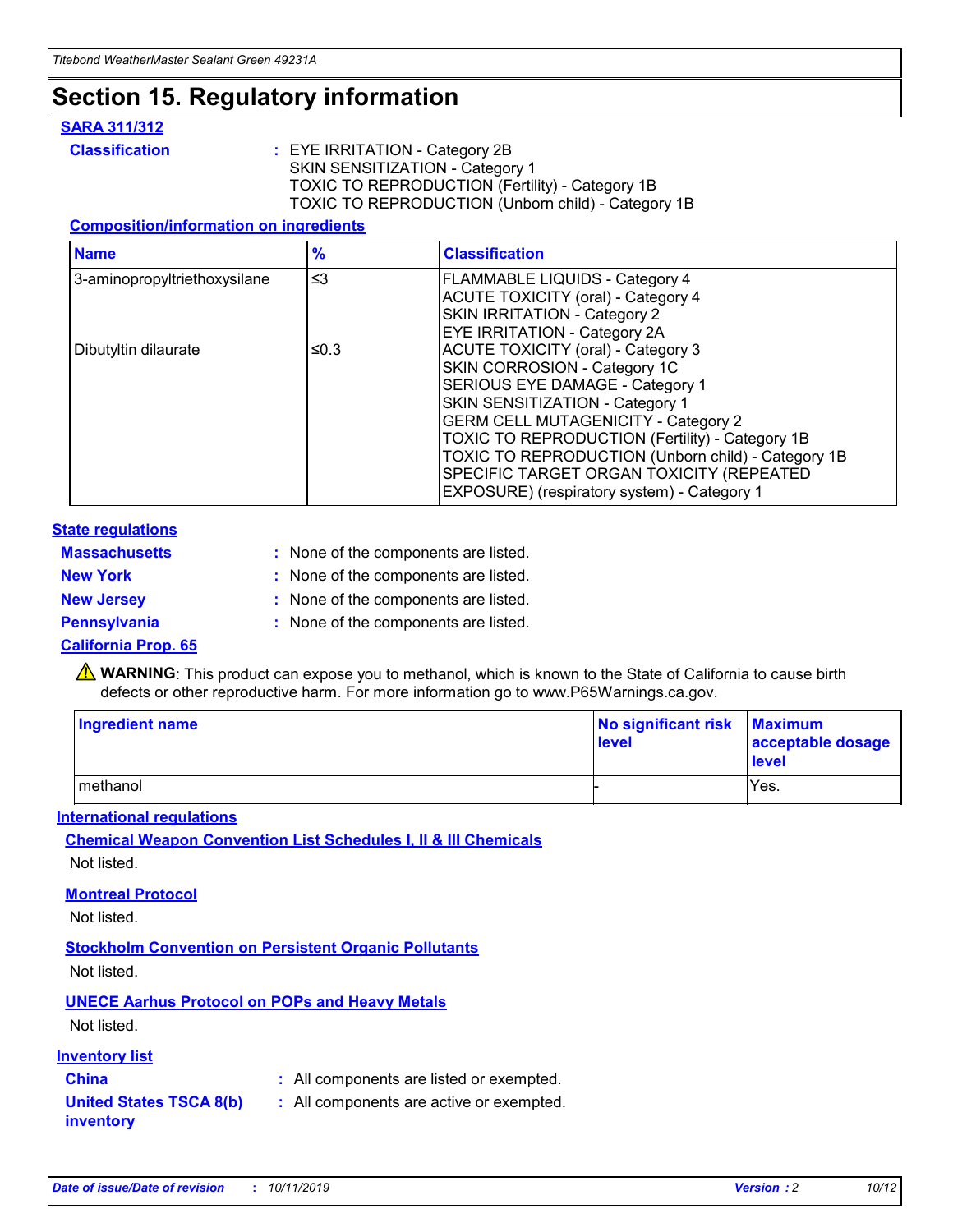## **Section 16. Other information**

**Hazardous Material Information System (U.S.A.)**



**Caution: HMIS® ratings are based on a 0-4 rating scale, with 0 representing minimal hazards or risks, and 4 representing significant hazards or risks. Although HMIS® ratings and the associated label are not required on SDSs or products leaving a facility under 29 CFR 1910.1200, the preparer may choose to provide them. HMIS® ratings are to be used with a fully implemented HMIS® program. HMIS® is a registered trademark and service mark of the American Coatings Association, Inc.**

**The customer is responsible for determining the PPE code for this material. For more information on HMIS® Personal Protective Equipment (PPE) codes, consult the HMIS® Implementation Manual.**

#### **National Fire Protection Association (U.S.A.)**



**Reprinted with permission from NFPA 704-2001, Identification of the Hazards of Materials for Emergency Response Copyright ©1997, National Fire Protection Association, Quincy, MA 02269. This reprinted material is not the complete and official position of the National Fire Protection Association, on the referenced subject which is represented only by the standard in its entirety.**

**Copyright ©2001, National Fire Protection Association, Quincy, MA 02269. This warning system is intended to be interpreted and applied only by properly trained individuals to identify fire, health and reactivity hazards of chemicals. The user is referred to certain limited number of chemicals with recommended classifications in NFPA 49 and NFPA 325, which would be used as a guideline only. Whether the chemicals are classified by NFPA or not, anyone using the 704 systems to classify chemicals does so at their own risk.**

#### **Procedure used to derive the classification**

|                                                                                                                                  | <b>Classification</b>                                                                                                                                                                                                                                                                                                                                                                                                                                                                                                                                                           | <b>Justification</b>                                                     |
|----------------------------------------------------------------------------------------------------------------------------------|---------------------------------------------------------------------------------------------------------------------------------------------------------------------------------------------------------------------------------------------------------------------------------------------------------------------------------------------------------------------------------------------------------------------------------------------------------------------------------------------------------------------------------------------------------------------------------|--------------------------------------------------------------------------|
| <b>EYE IRRITATION - Category 2B</b><br>SKIN SENSITIZATION - Category 1<br><b>TOXIC TO REPRODUCTION (Fertility) - Category 1B</b> | TOXIC TO REPRODUCTION (Unborn child) - Category 1B                                                                                                                                                                                                                                                                                                                                                                                                                                                                                                                              | Expert judgment<br>Expert judgment<br>Expert judgment<br>Expert judgment |
| <b>History</b>                                                                                                                   |                                                                                                                                                                                                                                                                                                                                                                                                                                                                                                                                                                                 |                                                                          |
| Date of printing                                                                                                                 | : 4/22/2022                                                                                                                                                                                                                                                                                                                                                                                                                                                                                                                                                                     |                                                                          |
| Date of issue/Date of<br>revision                                                                                                | : 10/11/2019                                                                                                                                                                                                                                                                                                                                                                                                                                                                                                                                                                    |                                                                          |
| Date of previous issue                                                                                                           | : 10/16/2020                                                                                                                                                                                                                                                                                                                                                                                                                                                                                                                                                                    |                                                                          |
| <b>Version</b>                                                                                                                   | $\therefore$ 2                                                                                                                                                                                                                                                                                                                                                                                                                                                                                                                                                                  |                                                                          |
| <b>Key to abbreviations</b>                                                                                                      | $\therefore$ ATE = Acute Toxicity Estimate<br><b>BCF</b> = Bioconcentration Factor<br>GHS = Globally Harmonized System of Classification and Labelling of Chemicals<br>IATA = International Air Transport Association<br><b>IBC</b> = Intermediate Bulk Container<br><b>IMDG = International Maritime Dangerous Goods</b><br>LogPow = logarithm of the octanol/water partition coefficient<br>MARPOL = International Convention for the Prevention of Pollution From Ships, 1973<br>as modified by the Protocol of 1978. ("Marpol" = marine pollution)<br>$UN = United Nations$ |                                                                          |